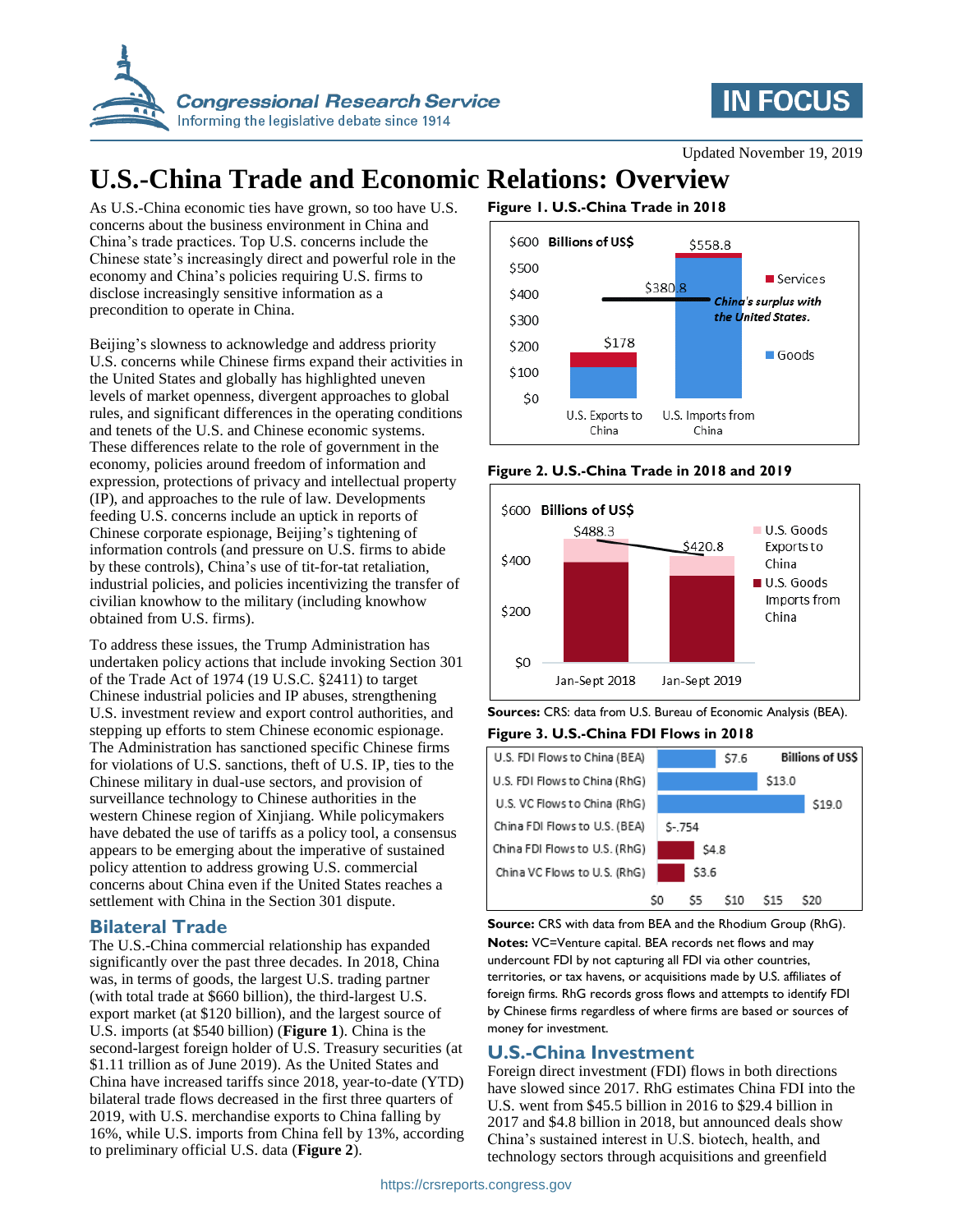investments and ties not captured in FDI data (e.g., VC, private equity, research and development, and open technology platforms).

#### **Current U.S. Issues**

**Trade Deficit.** President Trump has raised concerns about U.S. trade imbalances with China. Some view the bilateral trade deficit as an indicator of Chinese trade barriers including currency manipulation and Chinese policies and practices that discourage direct U.S. exports and incentivize manufacturing in China. Others view conventional data on the trade deficit as misleading because China's role as a point of assembly in global supply chains means China export data includes the value of imported inputs from other markets. Many economists argue the overall U.S. trade deficit is largely a function of low U.S. domestic savings relative to investment needs.

**Industrial Policies, Technology, and IP.** To further its national development goals, China's government employs interrelated industrial policies that seek the transfer of foreign IP and knowhow to China in sectors in which the United States has strong comparative advantages. These policies, such as Made in China 2025*,* feature a heavy government role in directing and supporting Chinese business and include government-set targets, governmentguided funds, subsidies, tax breaks, low-cost loans, trade and investment barriers, and discriminatory IP, procurement, and standards practices. U.S. companies are also concerned about China's cyber and data policies that require the disclosure of sensitive information. In 2018, the U.S. National Counterintelligence and Security Center warned that China's "expansive efforts in place to acquire U.S. technology to include sensitive trade secrets and proprietary information," if not addressed, "could erode America's long-term competitive economic advantage."

**National Security.** Congress and the Administration have responded to national security concerns about China's industrial policies and role in technology supply chains. Citing a "national emergency," the President in May 2019 issued Executive Order 13873, stating that U.S. purchases of information and communications technology (ICT) goods and services from "foreign adversaries" pose a national security risk and authorizing the federal government to ban ICT transactions deemed to pose an "undue risk." The U.S. Department of Commerce responded by adding Chinese firm Huawei and 68 of its non-U.S. affiliates to the Bureau of Industry and Security's Entity List, generally requiring an export license for the sale or transfer of U.S. technology but has issued waivers. Legislation enacted in 2018 (P.L. 115-232) reforms U.S. foreign investment review and export control authorities. Some Members have voiced concern about the Administration's delay in establishing new controls on certain emerging and foundational technologies that are required to implement key provisions of both the investment review and export control reforms.

**Industrial Overcapacity.** China is a top global steel and aluminum producer. In 2009, it issued 13 industry support plans allowing its firms to expand steel and aluminum capacity while much of the world dialed back. Assessing persistent global overcapacity, the United States in March 2018 announced tariffs on all aluminum (10%) and steel (25%) imports citing national security concerns (Section

232, Trade Expansion Act of 1962, PL 87-794). China responded by raising tariffs by 15% to 25% on \$3 billion of U.S. exports and filing a World Trade Organization case.

**Section 301.** In March 2018, the U.S. Trade Representative (USTR) released the findings of an investigation into Chinese policies related to technology transfer, IP, and innovation under Section 301 of the Trade Act of 1974. The investigation concluded that four practices justified U.S. action: forced technology transfer requirements, cyber-enabled theft of U.S. IP and trade secrets, discriminatory and nonmarket licensing practices, and state-funded strategic acquisition of U.S. assets.

The United States has imposed increased 25% tariffs on three tranches of imports from China worth approximately \$250 billion. China, in turn, raised tariffs (at rates ranging from 5% to 25%) on \$110 billion worth of U.S. products. Citing lack of progress in talks, the President in August 2019 authorized increased 10% tariffs on nearly all remaining imports from China, valued at \$300 billion, to take effect in two stages (September 1 and December 15, 2019). In response, China announced increased 5% and 10% tariffs on about \$75 billion of U.S. products for the same dates. The Administration responded by raising the newly proposed tariffs to 15%.

Tensions eased somewhat in October as bilateral talks continued on agriculture, financial services, and some IP issues. Chinese statements indicate Beijing is pressing the United States to lift existing tariffs as a precondition to an agreement. U.S. business has voiced concerns that China is not addressing core issues as it doubles down on industrial policies. The President's statement that China will buy \$50 billion of U.S. agricultural goods is generating debate that China might stretch purchases over several years. Beijing has stated that purchases will be market-based, suggesting it may lower actual purchase amounts. U.S. tariffs currently affect a majority of U.S. imports from China.

**Financial Markets.** Some Members are concerned about China's access to U.S. capital markets. Responding to warnings by the Securities and Exchange Commission and the Public Company Accounting Oversight Board that they cannot inspect the work of auditing firms in China that examine U.S. listed firms, S. 1731 and H.R. 3124 would require Chinese firms that fail to meet U.S. auditing requirements to delist from U.S. exchanges. H.R. 2903 would bar the U.S. government's Thrift Savings Plan (TSP) from investing "in any entity in peer or near-peer competitor nations," a category that would include China.

**Additional Issues.** Supporters contend that the Administration's China measures will better position U.S. firms and advance U.S. economic interests. Others warn that bilateral frictions could reduce commercial flows, disrupt supply chains, and threaten growth. Some policy makers call for further U.S. action, including addressing China's coercion of U.S. firms, use of new technologies and a corporate "social credit system" to control information, and adoption of military-civil fusion policies that blur traditional commercial and military distinctions in trade and investment.

**Karen M. Sutter**, Specialist in Asian Trade and Finance